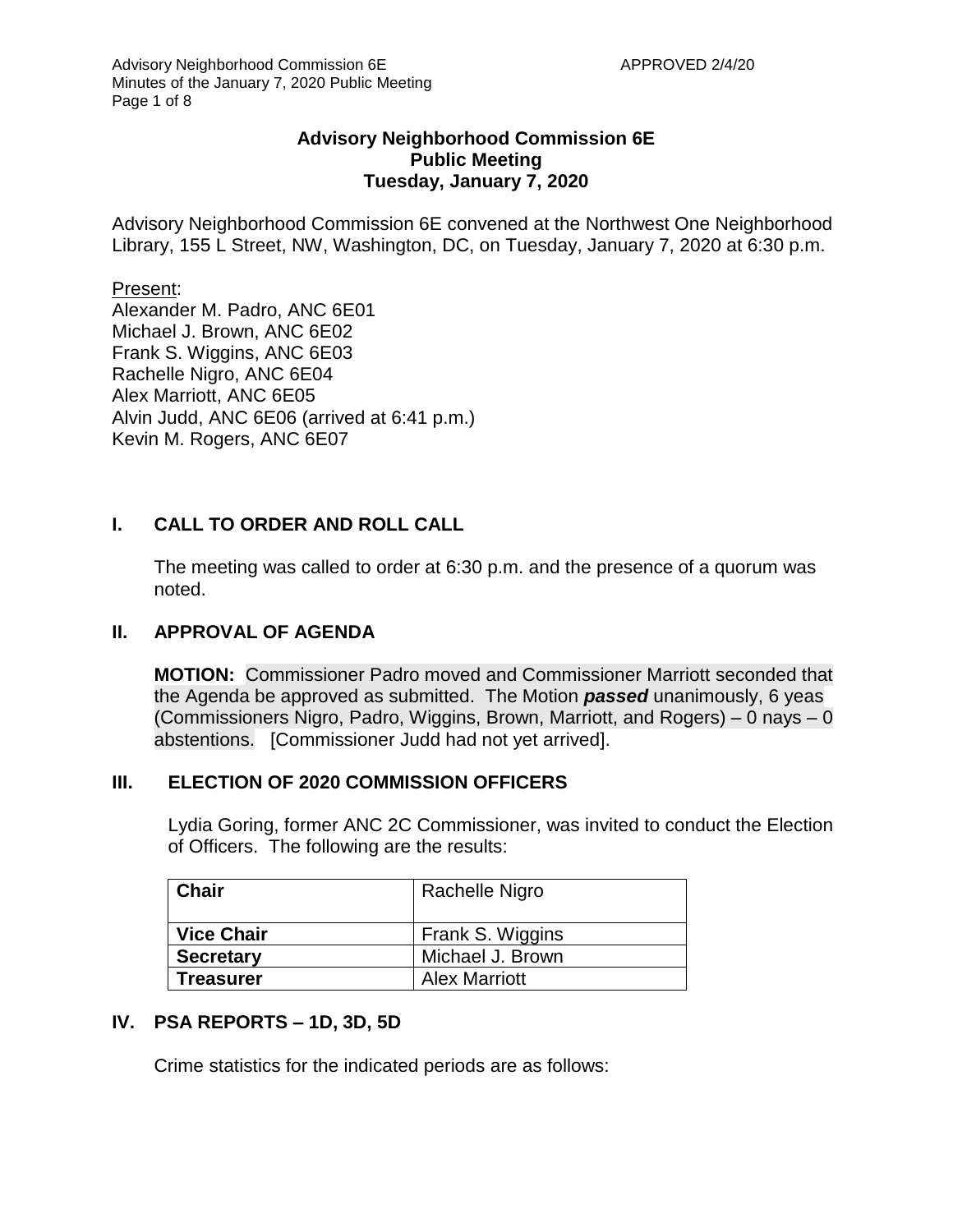| Crime stats for 1D Police District (PSA 103) | Number of crimes reported between: |                  |        |
|----------------------------------------------|------------------------------------|------------------|--------|
| Crime Type                                   | 12/1/18-12/31/18                   | 12/1/19-12/31/19 | Change |
| Homicide                                     | 0                                  | 0                |        |
| Sex Abuse                                    | 0                                  | 0                |        |
| Robbery Excluding Gun                        | 0                                  | 1                |        |
| Robbery With Gun                             | 0                                  | 0                |        |
| Assault Dangerous Weapon (ADW) Excluding Gun | $\Omega$                           | $\Omega$         |        |
| Assault Dangerous Weapon (ADW) Gun           | $\Omega$                           | 0                |        |
| <b>Total Violent Crime</b>                   | 0                                  |                  |        |
| <b>Burglary</b>                              | 1                                  | $\Omega$         |        |
| Theft                                        | 19                                 | 13               |        |
| Theft F/Auto                                 | 9                                  | 12               |        |
| Stolen Auto                                  | 0                                  |                  |        |
| Arson                                        | $\Omega$                           | 0                |        |
| <b>Total Property Crime</b>                  | 29                                 | 26               |        |
| <b>Total Crime</b>                           | 29                                 | 27               |        |

| Crime stats for 3D Police District (PSA 308) |                  | Number of crimes reported between: |        |
|----------------------------------------------|------------------|------------------------------------|--------|
| Crime Type                                   | 12/1/18-12/31/18 | 12/1/19-12/31/19                   | Change |
| Homicide                                     | 0                | 0                                  |        |
| Sex Abuse                                    | 0                | 0                                  |        |
| Robbery Excluding Gun                        | 2                | 3                                  |        |
| Robbery With Gun                             | 0                | 4                                  |        |
| Assault Dangerous Weapon (ADW) Excluding Gun | 0                | $\mathbf{1}$                       |        |
| Assault Dangerous Weapon (ADW) Gun           | 1                | 0                                  |        |
| <b>Total Violent Crime</b>                   | 3                | 8                                  |        |
| Burglary                                     | 3                | 4                                  |        |
| Theft                                        | 20               | 20                                 |        |
| Theft F/Auto                                 | 23               | 20                                 |        |
| Stolen Auto                                  | 5                | 3                                  |        |
| Arson                                        | 0                | 0                                  |        |
| <b>Total Property Crime</b>                  | 51               | 47                                 |        |
| <b>Total Crime</b>                           | 54               | 55                                 |        |

| <b>Crime stats for 5D Police District (PSA 503)</b> |                  | Number of crimes reported between: |        |
|-----------------------------------------------------|------------------|------------------------------------|--------|
| Crime Type                                          | 12/1/18-12/31/18 | 12/1/19-12/31/19                   | Change |
| Homicide                                            |                  |                                    |        |
| Sex Abuse                                           |                  |                                    |        |
| Robbery Excluding Gun                               |                  |                                    |        |
| Robbery With Gun                                    |                  |                                    |        |
| Assault Dangerous Weapon (ADW) Excluding Gun        |                  |                                    |        |
| Assault Dangerous Weapon (ADW) Gun                  |                  |                                    |        |
| <b>Total Violent Crime</b>                          |                  | 11                                 |        |
|                                                     |                  |                                    |        |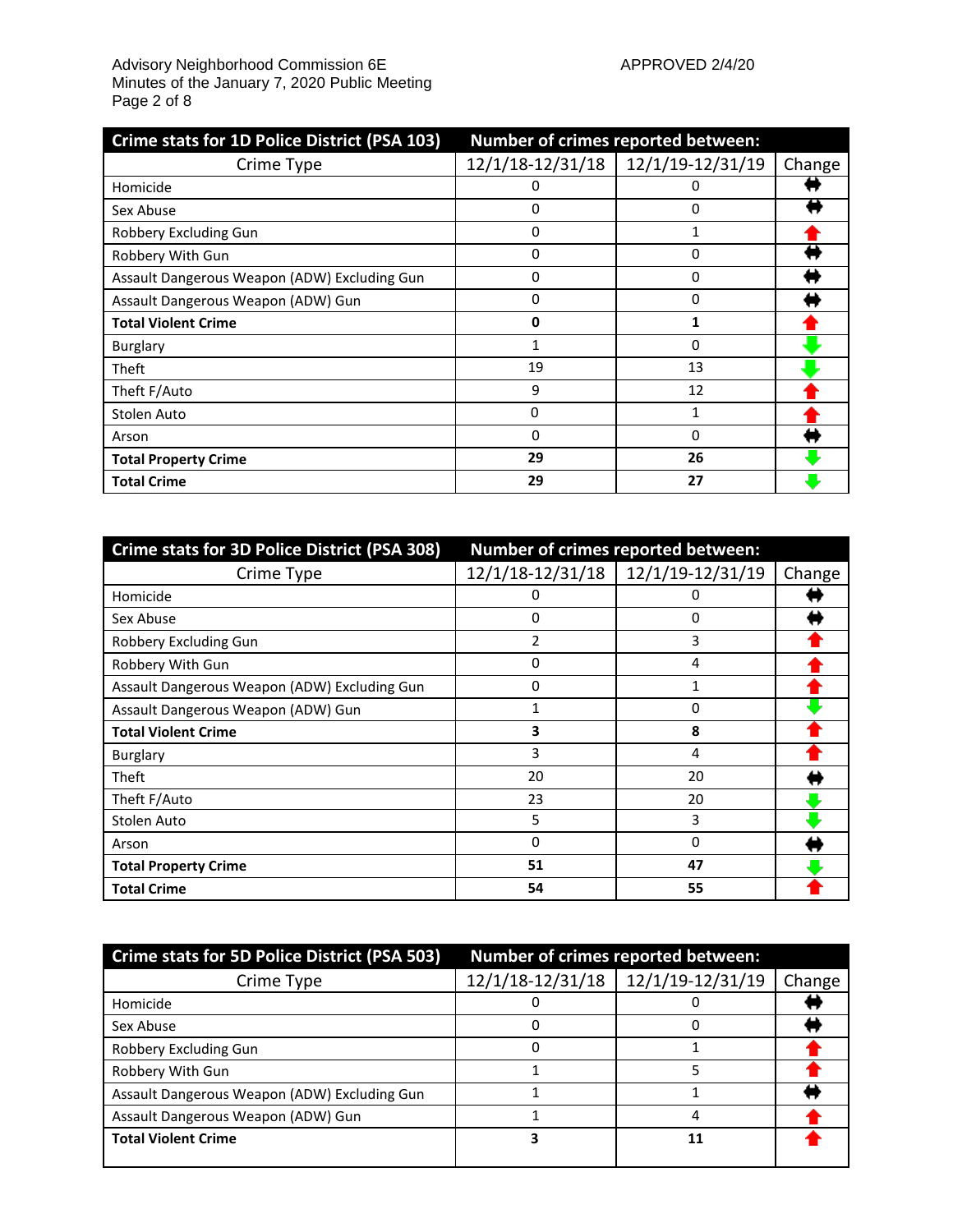Advisory Neighborhood Commission 6E APPROVED 2/4/20 Minutes of the January 7, 2020 Public Meeting Page 3 of 8

| Burglary                    |    |    |  |
|-----------------------------|----|----|--|
| Theft                       | 23 | 16 |  |
| Theft F/Auto                | 56 | 53 |  |
| Stolen Auto                 |    |    |  |
| Arson                       |    |    |  |
| <b>Total Property Crime</b> | 90 | 83 |  |
| <b>Total Crime</b>          | 93 | 94 |  |

**1D (PSA 103):** Captain Dorrough reported on Violent Crime for the last 30 days involving residents on K Street, NW; there was a shooting behind Tyler House on New Year's Day (3:30 a.m.) – this was targeted; 10 robberies in last 30 days (crimes of opportunity); overall, Property Crime down significantly

**3D (PSA 308):** Captain Han Kim reported there was an increase in overall crime of 12% in 307; in 308, a decrease of 25%; in the first 7 days of the new year, there was a big decrease all across the board; MPD has been concentrating on Violent Crime; there have been a few robberies over past 30 days; 700 block of Q Street, NW; arrests: 171 guns recovered; December 14 – sounds of gunshots – suspects apprehended; 800 block of S Street – shooting – had good witnesses – apprehended two suspects; 12/29 – stopped individuals from dealing drugs and recovered handguns; 1/2/20 - traffic stop – individual arrested with handgun.

Commissioner Padro asked if the Fall Crime Initiative is still ongoing and asked about crime activity in the 700 block of O Street, NW and 8th and O Streets, NW; Captain Kim responded that MPD is still keeping manpower in those areas. Commissioner Nigro reported there is a marijuana pop-up shop at the barber shop located in the 200 block of New York Avenue, NW.

**5D (PSA 503) –** No officer was present.

**V. 520 FLORIDA AVENUE, NW (SHAW'S TAVERN): REQUEST FOR SUPPORT FOR A SUBSTANTIAL CHANGE TO ITS RETAILER'S CLASS "C" TAVERN ABRA LICENSE TO ADD SPORTS WAGERING TO ITS OPERATIONS. SHAW TAVERN WILL HAVE NO PHYSICAL KIOSKS ON SITE – WAGERING/BETS WILL TAKE PLACE USING A MOBILE APPLICATION AVAILABLE ON THE PREMISES [6E02]**

A representative was not present.

### **VI. 476 K STREET, NW (CLOAKROOM): REQUEST FOR SUPPORT FOR RENEWAL OF ITS CLASS "C" NIGHTCLUB ABRA LICENSE [6E05]**

Commissioner Marriott advised that there were a couple of incidents of loud music. A couple of meetings were held with the Manager about noise which have been resolved to Commissioner Marriott's satisfaction.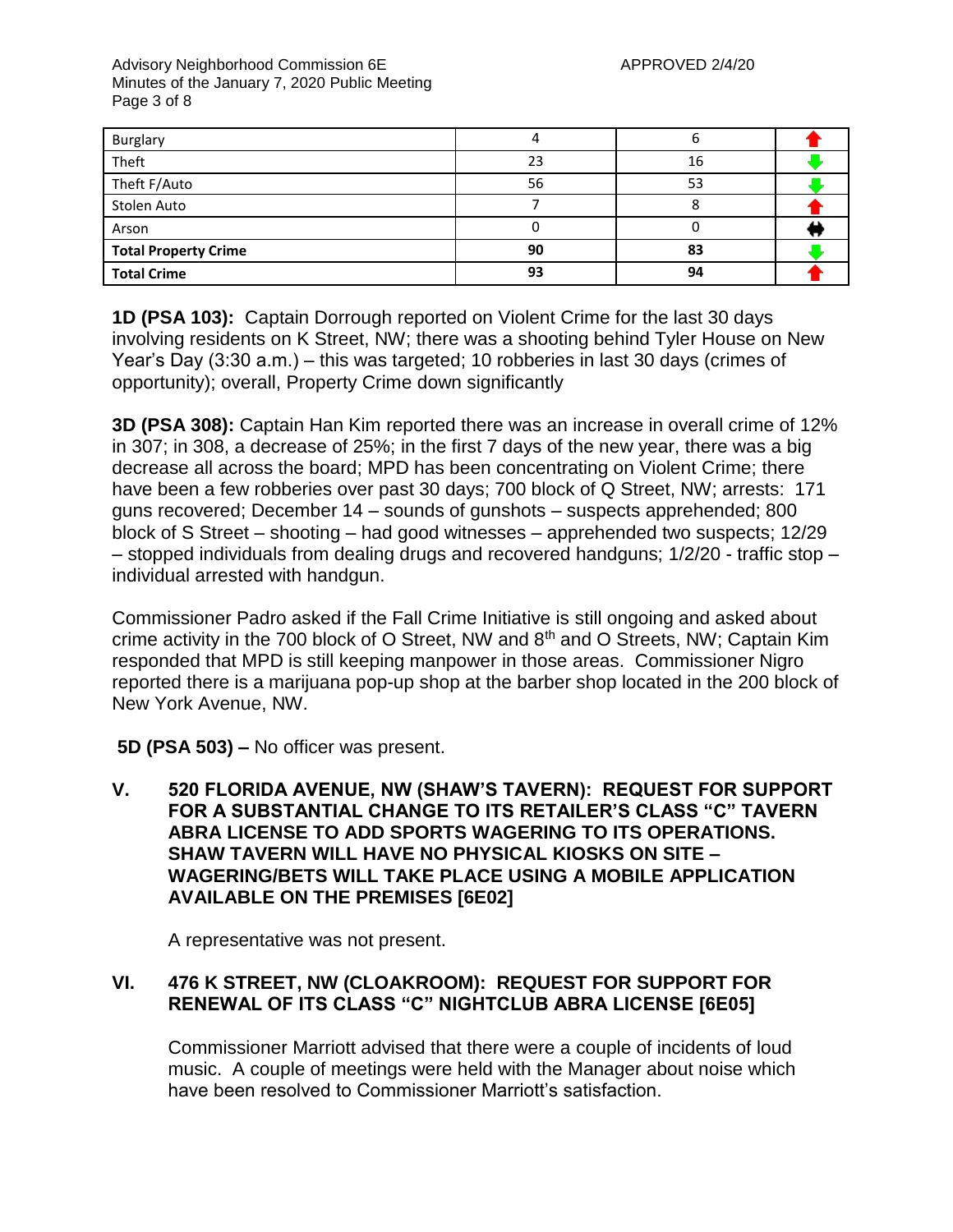**MOTION:** Commissioner Marriott moved and Commissioner Padro seconded that ANC 6E *support* the request for support of 476 K Street, NW (Cloakroom) for renewal of its Class "C" Nightclub ABRA License and that said support be communicated in writing to the ABC Board and ABRA. The Motion *passed* unanimously, 7 yeas (Commissioners Nigro, Padro, Wiggins, Brown, Marriott, Rogers, Judd)  $-0$  nays  $-0$  abstentions.

### **VII. 1615 6TH STREET, NW: REQUEST FOR SUPPORT FOR TWO VARIANCES AND ONE SPECIAL EXCEPTION FROM BZA [6E02]**

This development is a by right project in adding a third floor to the existing structure. Additionally, this project will extend the rear of the current structure. Also, as for the lot area, in order to become certified as a tax record lot, the lot should be a minimum of 1,800 square feet. This lot is currently 1,167 square feet. Thus, a variance is required to address the smaller lot area to make it certifiable for the tax record status.

Commissioner Padro stated the ANC 6E Zoning Committee met and recommended that the full Commission support the application.

**MOTION:** Commissioner Brown moved and Commissioner Padro seconded that ANC 6E *support* the Special Exception (10 foot rule past the abutting property), the Variance (lot width of 12'6", normally 18'), and the Variance (minimum lot area for certification of a tax record lot to meet the minimum 1,800 square feet; this property is at 1,167 square feet lot coverage) of 1615  $6<sup>th</sup>$  Street NW, and that said support be communicated in writing to the Board of Zoning Adjustment (BZA). The Motion *passed* unanimously, 7 yeas (Commissioners Nigro, Padro, Wiggins, Brown, Marriott, Rogers, Judd) – 0 nays – 0 abstentions.

### **VIII. 925 FRENCH STREET, NW: REQUEST FOR SUPPORT FOR CONCEPT DESIGN BEFORE THE HPRB [6E01]**

The applicant is seeking ANC support for HPRB concept of a proposed 3<sup>rd</sup> floor addition. The owners are undertaking this project to modify the basement unit to incorporate the necessary under pinning to support the proposed 3<sup>rd</sup> floor potential development. This property is located in the U Street historic district.

Commissioner Padro stated the ANC 6E Zoning Committee met and recommended that the full Commission support the application.

**MOTION:** Commissioner Padro moved and Commissioner Wiggins seconded that ANC 6E support the HPRB Concept for 925 French Street, NW and that said support be communicated in writing to the Historic Preservation Review Board (HPRB). The Motion *passed* unanimously, 7 yeas (Commissioners Nigro, Padro, Wiggins, Brown, Marriott, Rogers, Judd) – 0 nays – 0 abstentions.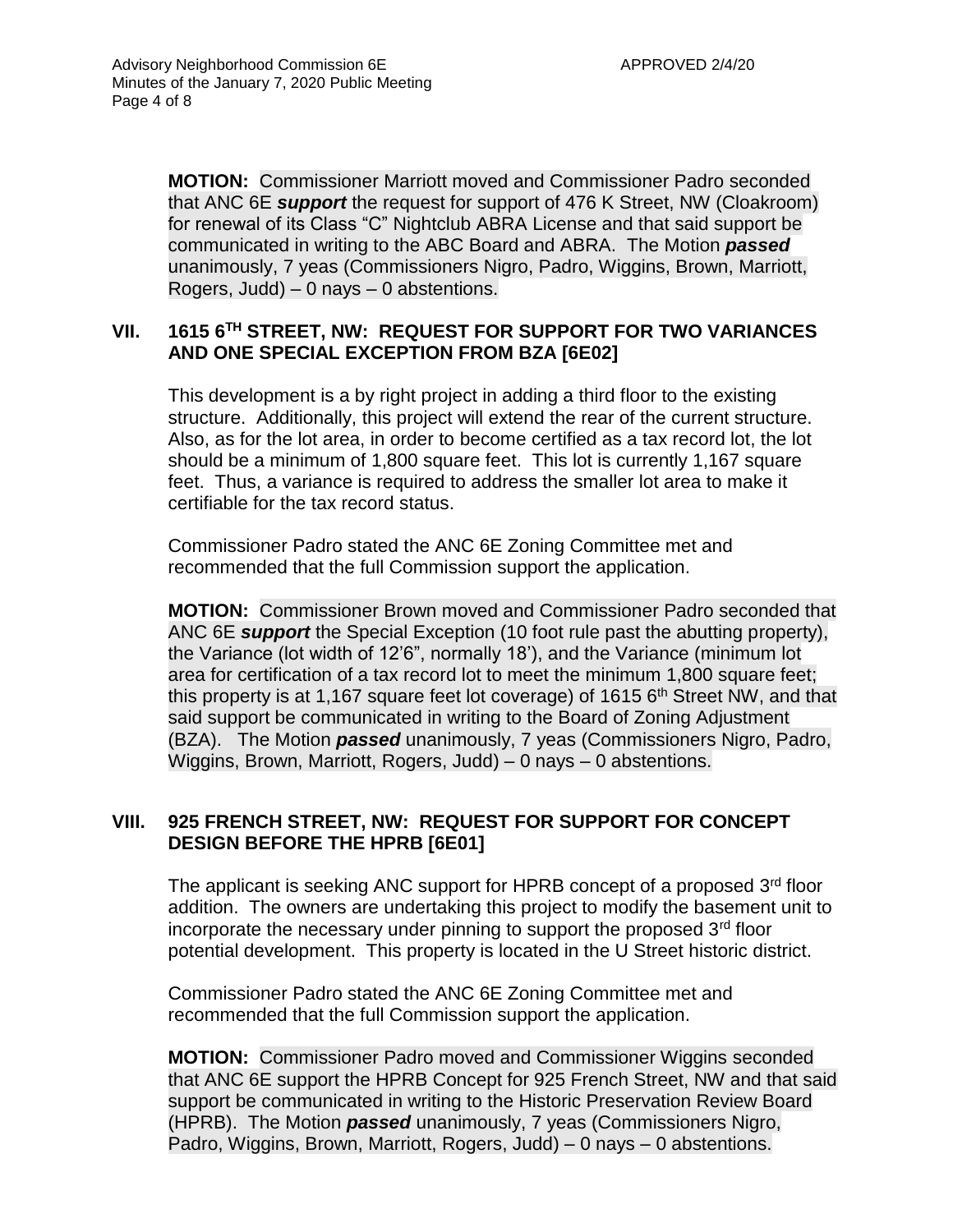## **IX. APPROVAL OF ANC 6E QUARTERLY FINANCIAL REPORTS**

**MOTION:** Commissioner Brown moved and Commissioner Judd seconded that the Quarterly Report for FY19, Quarter 4, be approved for submittal to the Office of Neighborhood Advisory Commissions. The Motion *passed*, 6 yeas (Commissioners Nigro, Wiggins, Brown, Marriott, Rogers, Judd) – 1 nay (Commissioner Padro) – 0 abstentions.

### **X. PARTICIPATION IN ANC SECURITY FUND [APPROVAL OF \$25 EXPENSE]**

**MOTION:** Commissioner Marriott moved and Commissioner Wiggins seconded that ANC 6E participation in the ANC Security Fund at a cost of \$25.00 be approved. The Motion *passed* unanimously, 7 yeas (Commissioners Padro, Wiggins, Marriott, Brown, Rogers, Nigro, Judd) – 0 nays – 0 abstentions.

### **XI. APPROVAL OF ANC 6E FY 2020 BUDGET**

**MOTION:** Commissioner Marriott moved and Commissioner Padro seconded that the following ANC 6E FY 2020 Budget be adopted:

|                | <b>Category</b>             | 2020        |
|----------------|-----------------------------|-------------|
| 1              | Personnel                   | \$0.00      |
| 2              | <b>Direct Office Cost</b>   | \$0.00      |
| $\mathfrak{S}$ | Communication (Website)     | \$3,000.00  |
| $\overline{4}$ | Office Supplies, Equipment, | \$2,000.00  |
|                | Printing                    |             |
| 5              | Grants                      | \$12,000.00 |
| 6              | <b>Local Transportation</b> | \$0.00      |
| $\overline{7}$ | <b>Purchase of Service</b>  | \$10,000.00 |
| 8              | Bank Charges, Transfers and | \$325.00    |
|                | Petty Cash                  |             |
| 9              | Other                       | \$2,000.00  |
|                | <b>TOTAL:</b>               | \$29,325.00 |

The Motion *passed* unanimously, 7 yeas (Commissioners Padro, Wiggins, Rogers, Marriott, Brown, Nigro, Judd) – 0 nays – 0 abstentions.

### **XII. OLD BUSINESS**

**A. ANC 6E TRANSPORTATION ADVISORY COMMITTEE RESOLUTION TO DDOT REQUESTING THE INSTALLATION OF AN ALL WAY STOP AT THE INTERSECTION OF 8TH STREET AND R STREET, NW**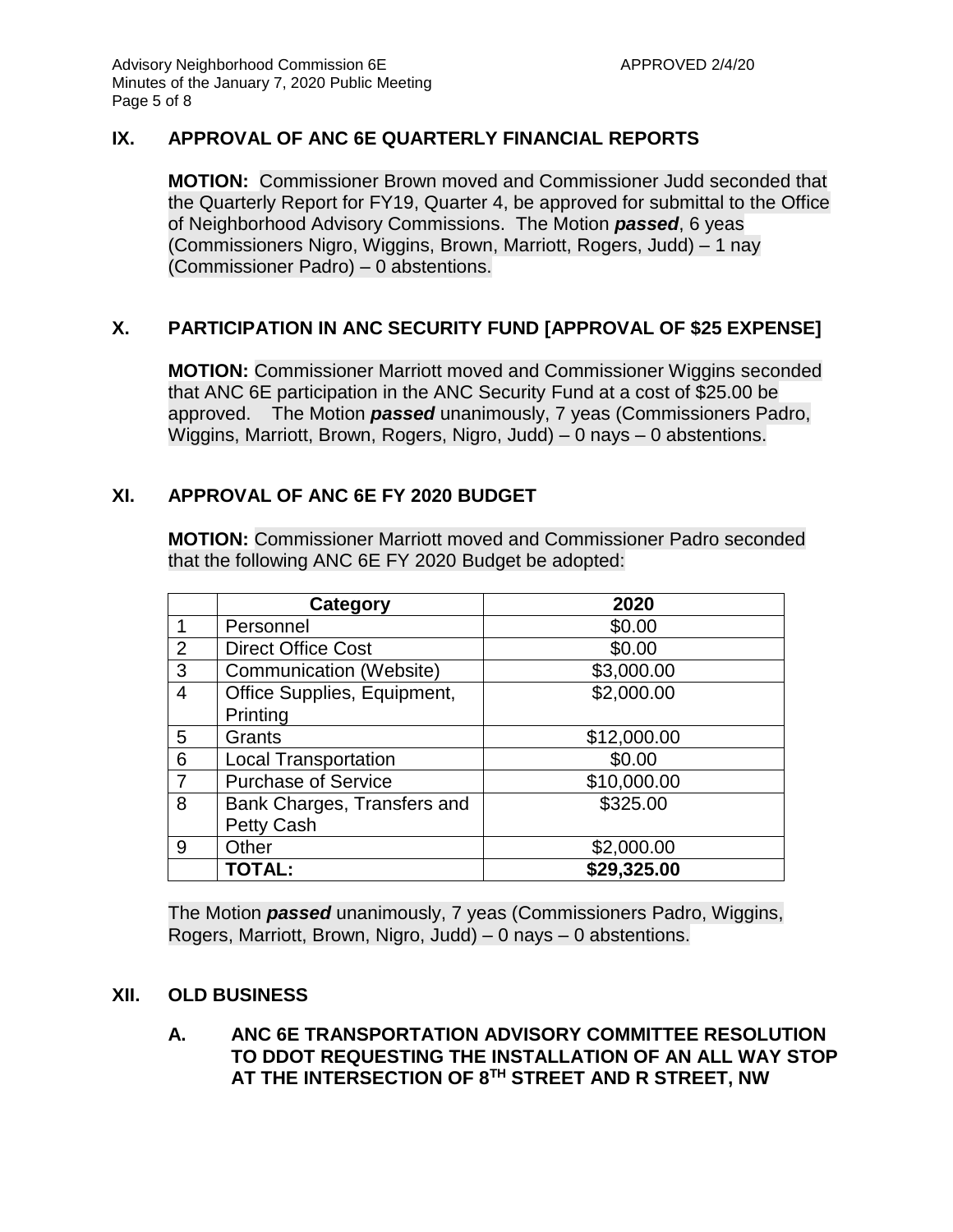**MOTION:** Commissioner Padro moved and Commissioner Brown seconded that ANC 6E *support* the resolution as proposed by the ANC 6E Transportation Advisory Committee requesting the installation of an All-Way Stop at the intersection of  $8<sup>th</sup>$  Street and R Street, NW and that said resolution be communicated in writing to the Director of DDOT. The Motion *passed* unanimously, 7 yeas (Commissioners Padro, Wiggins, Marriott, Brown, Rogers, Nigro, Judd) – 0 nays – 0 abstentions.

### **B. ANC 6E TRANSPORTATION ADVISORY COMMITTEE RESOLUTION TO DDOT REQUESTING THE INSTALLATION OF SPEED CAMERAS, AND THE INSTALLATION OF HIGH-INTENSITY ACTIVATED CROSSWALK (HAWK) SIGNAL, AND A TRAFFIC SAFETY ASSESSMENT FOR THE INTERSECTION OF RHODE ISLAND AVENUE AND 8TH STREET, NW**

**MOTION:** Commissioner Padro moved and Commissioner Brown seconded that ANC 6E *support* the resolution as proposed by the ANC 6E Transportation Advisory Committee requesting the installation of speed cameras, and the installation of high-intensity activated crosswalk (HAWK) signal, and a traffic safety assessment for the intersection of Rhode Island Avenue and  $8<sup>th</sup>$  Street., NW, and that said resolution be communicated in writing to the Director of DDOT. The Motion *passed* unanimously, 7 yeas (Commissioners Padro, Wiggins, Marriott, Brown, Rogers, Nigro, Judd) – 0 nays – 0 abstentions.

# **XIII. APPROVAL OF MINUTES OF THE 12/3/2019 AND 12/19/2019 MEETINGS**

- **A. MOTION:** Commissioner Nigro moved and Commissioner Wiggins seconded that the Minutes of the **December 3, 2019** ANC 6E Public Meeting be approved as amended. The Motion *passed* unanimously, 7 yeas (Commissioners Padro, Wiggins, Marriott, Brown, Rogers, Nigro, Judd) – 0 nays – 0 abstentions.
- **B. MOTION:** Commissioner Nigro moved and Commissioner Wiggins seconded that the Minutes of the **December 19, 2019** ANC 6E Special Call Meeting be approved as amended. The Motion *passed* unanimously, 7 yeas (Commissioners Padro, Wiggins, Marriott, Brown, Rogers, Nigro, Judd) – 0 nays – 0 abstentions.

# **XIV. APPROVAL OF TREASURER'S REPORT**

Commissioner Marriott reported that as of 12/31/19, the ending balance in the checking account was \$45,978.52.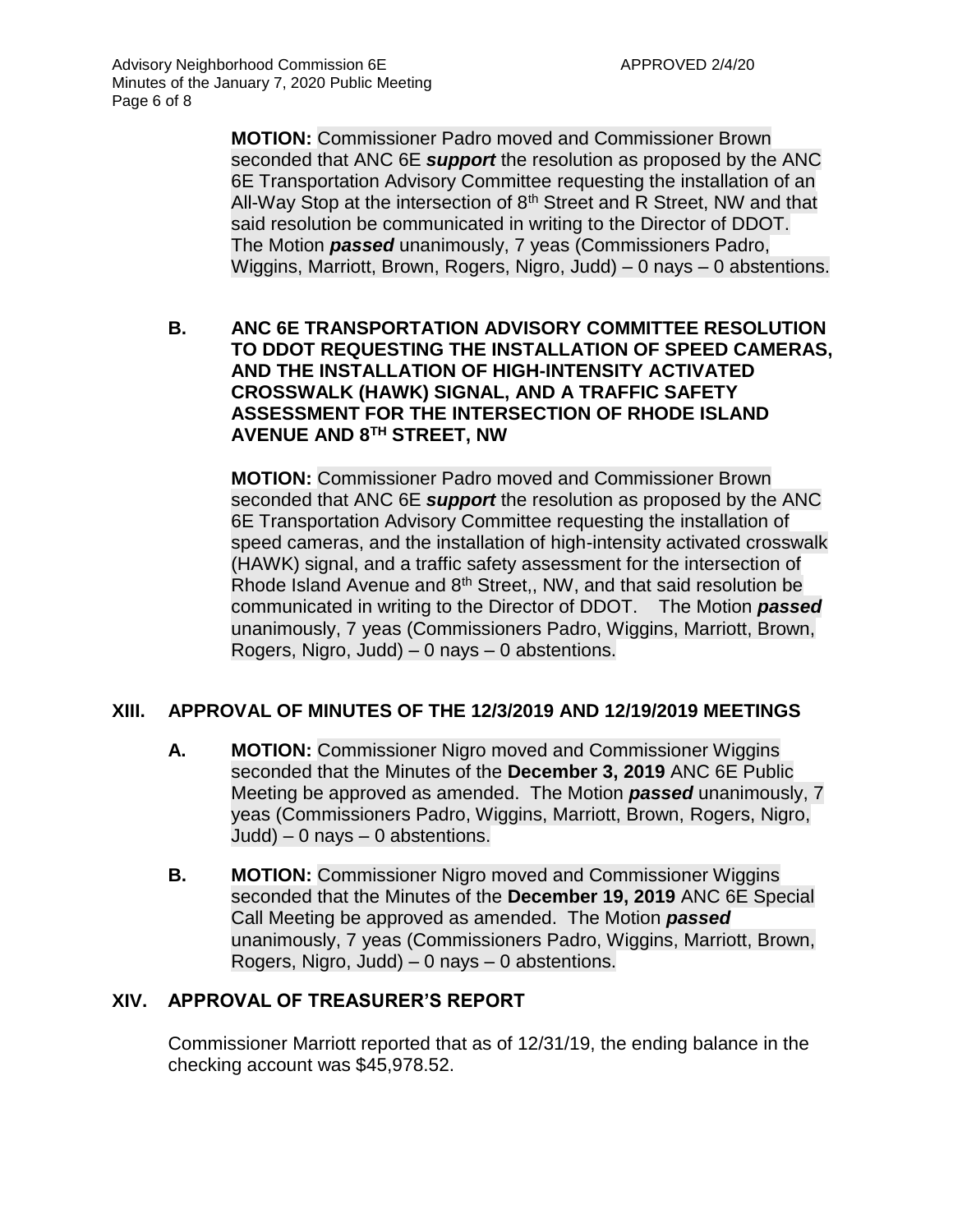**MOTION:** Commissioner Marriott moved and Commissioner Padro seconded that the Treasurer's Report be approved. The Motion *passed* unanimously, 7 yeas (Commissioners Padro, Wiggins, Marriott, Brown, Rogers, Nigro, Judd) – 0 nays – 0 abstentions.

## **XV. APPROVAL OF EXPENSES**

**MOTION:** Commissioner Marriott moved and Commissioner Padro seconded that the invoice submitted by Karen Jehle in the amount of \$250.00 for recording services for the **ANC 6E January 7, 2020 Public Meeting** and maintenance of the website be approved. The Motion *passed* unanimously, 7 yeas (Commissioners Padro, Brown, Wiggins, Marriott, Nigro, Judd, Rogers) – 0 nays – 0 abstentions.

### **XVI. ANNOUNCEMENTS**

- **A.** Mikaela Ferrill, Ward 6 Liaison, for the Mayor's Office of Community Relations and Services (MOCRS) reported the following: **(1)** on January 14, 2020 at 10:00 a.m., there will be encampment clean up at the New Jersey Avenue and O Street Park; **(2)** improvements are being made to the Kennedy Recreation Center by getting the door fixed to the entrance and the gate closed; **(3)** DDOT will be hosting the S Street Revitalization Project tomorrow, Wednesday, January 8, 2020, from 6:30 p.m. to 8:00 p.m. at the DC Housing Finance Agency, 815 Florida Avenue, NW; **(4)** the Mayor is hosting a New Year New Housing event on January 17, 2020 from 10:00 a.m. to 11:30 a.m. at the DC Housing Finance Agency, 815 Florida Avenue, NW; **(5)** the Martin Luther King, Jr. Parade will be held on January 20, 2020 at 11:00 a.m., starting at Martin Luther King, Jr. Avenue, SE and Good Hope Road, SE.
- **B.** Naomi Mitchell of Councilmember Charles Allen's office stated the following: **(1)** Councilmember Jack Evans resigned today; a Special Election will be held to fill his seat; **(2)** Councilmember Charles Allen will commence office hours at Compass Coffee, 1535 7<sup>th</sup> Street, NW, starting on Friday, February 7, 2020 from 8:00 a.m. to 9:30 a.m.; **(3)** Councilmember Charles Allen's office and the WHARF are sponsoring job fairs for Ward 6 residents for Phase 2 of the WHARF project; **(4)** Councilmember Charles Allen will be meeting at the Kennedy Recreation Center on January 13, 2020 at 3:30 p.m. with the Friends of Kennedy Recreation Center to discuss a variety of facilities issues, from the lights inside the building to lights outside in the back of the building, as well as other needed repairs catalogued by one of his constituent services staff and the DGS liaison assigned to Kennedy. Notable goals include expansion of the Senior Activity Room. Following the meeting with the Friends, Councilmember Allen will meet with seniors in the senior program at Kennedy to hear their ideas and concerns.